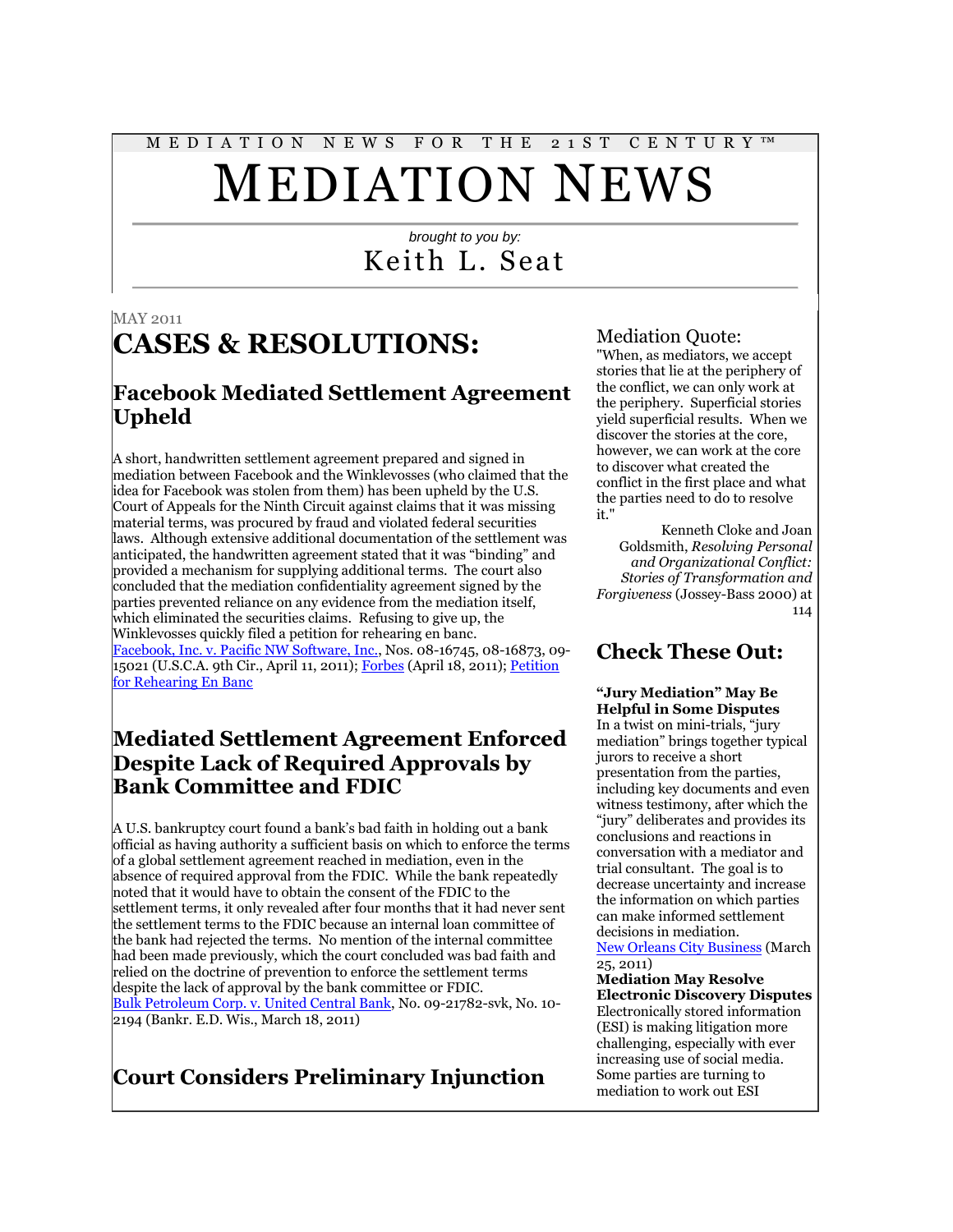### **Despite Contract's Mandatory Mediation Provision**

While recognizing that the parties' franchise agreement provided that disputes must go through mediation prior to litigation, the federal court entertained plaintiff's effort to maintain the status quo during mediation by seeking a preliminary injunction. However, the court denied plaintiff's request after analyzing the factors required for a preliminary injunction. [Edelman v. Certified Restoration Dry Cleaning Network,](http://scholar.google.com/scholar_case?case=3524075140553082439&hl=en&lr=lang_en&as_sdt=2,9&as_vis=1&oi=scholaralrt&ct=alrt&cd=3) No. 11-10781 (U.S.D.C. E.D. Mich., March 11, 2011)

# **Other Notable or High Profile Proceedings**

- Federal court refuses to allow additional discovery to pursue contentions made by opposing counsel during mediation, as it would undermine the settlement process. [Chenevert v. GC](http://scholar.google.com/scholar_case?case=10137690723164309790&hl=en&lr=lang_en&as_sdt=2,9&as_vis=1&oi=scholaralrt&ct=alrt&cd=3)  [Constructors,](http://scholar.google.com/scholar_case?case=10137690723164309790&hl=en&lr=lang_en&as_sdt=2,9&as_vis=1&oi=scholaralrt&ct=alrt&cd=3) No. 4:10CV00113-WAP-DAS (U.S.D.C. N.D. Miss., April 8, 2011)
- Federal litigant has no right to mediation in Utah where alternative dispute resolution is not mandatory in federal court. [Lopez v. Administrative Office of Courts,](http://www.leagle.com/xmlResult.aspx?xmldoc=In%20FCO%2020110322074.xml&docbase=CSLWAR3-2007-CURR) No. 10-4137 (U.S.C.A. 10th Cir., March 22, 2011).
- Trial court dismisses foreclosure complaint with prejudice and orders fine plus \$15,000 payment to defendant for attorneys' fees and costs after bank failed to appear for mediation a second time because counsel "inadvertently overlooked" notice. [Bank of New](http://scholar.google.com/scholar_case?case=18095744051984983264&hl=en&lr=lang_en&as_sdt=2,9&as_vis=1&oi=scholaralrt&ct=alrt&cd=0)  [York v. Richardson,](http://scholar.google.com/scholar_case?case=18095744051984983264&hl=en&lr=lang_en&as_sdt=2,9&as_vis=1&oi=scholaralrt&ct=alrt&cd=0) No. Yor-10-498 (Maine, March 22, 2011)
- Court rejects an injured party's motion to appear for mediation by telephone-video conference because he would not have been able to actively participate, but extends time for mediation. [Hernandez v. Wilsonart Int'l, Inc.](http://scholar.google.com/scholar_case?case=4940846231148729536&hl=en&lr=lang_en&as_sdt=2,9&as_vis=1&oi=scholaralrt&ct=alrt&cd=0), No. 2:09-cv-747-FtM-36SPC (U.S.D.C. M.D. Fla., March 15, 2011)
- Court sanctions party for seeking to file mediation brief as "an egregious violation of mediation confidentiality." [Cosolo v.](http://scholar.google.com/scholar_case?case=3966026578124924971&hl=en&lr=lang_en&as_sdt=2,9&as_vis=1&oi=scholaralrt&ct=alrt&cd=2)  [Verizon California, Inc.,](http://scholar.google.com/scholar_case?case=3966026578124924971&hl=en&lr=lang_en&as_sdt=2,9&as_vis=1&oi=scholaralrt&ct=alrt&cd=2) No. E049017 (Cal. App., 4th Dist., March 15, 2011)
- Rejecting assertions that mediation confidentiality provides a shield from prosecution, Toronto lawyer is found guilty of professional misconduct for uncivil behavior during mediation, among other incidents. [Law Times](http://www.lawtimesnews.com/201103218335/Inside-Story/Monday-March-21-2011) (March 21, 2011)
- Court considers details of mediation between parties, including counsel and party affidavits, without discussion or reference to confidentiality in mediation. [Vanderford Company, Inc. v.](http://scholar.google.com/scholar_case?case=21672360084132693&hl=en&lr=lang_en&as_sdt=2,9&as_vis=1&oi=scholaralrt&ct=alrt&cd=4)  [Knudson,](http://scholar.google.com/scholar_case?case=21672360084132693&hl=en&lr=lang_en&as_sdt=2,9&as_vis=1&oi=scholaralrt&ct=alrt&cd=4) No. 37061 (Idaho, March 21, 2011)
- Bar is high for any party represented by counsel who seeks to overturn settlement agreement based on duress or incapacity, even if duress is by the party's own counsel. [Shepard v. Florida](http://scholar.google.com/scholar_case?case=10179897414913763266&hl=en&lr=lang_en&as_sdt=2,9&as_vis=1&oi=scholaralrt&ct=alrt&cd=1)  [Power Corp.,](http://scholar.google.com/scholar_case?case=10179897414913763266&hl=en&lr=lang_en&as_sdt=2,9&as_vis=1&oi=scholaralrt&ct=alrt&cd=1) No. 8:09-CV-2398-T-27TGW (U.S.D.C. M.D. Fla.,

discovery disputes and streamline the process.

[E-Commerce Times](http://www.ecommercetimes.com/story/New-Rules-Social-Media-and-Electronic-Evidence-72026.html?wlc=1300037681) (March 9, 2011)

**Oprah Network Featuring Victim-Offender Mediation**  Oprah Winfrey's cable network has announced six new shows, including *Confronting*, which documents victim-offender mediations, showing the effort to achieve closure.

[EW.com](http://insidetv.ew.com/2011/04/14/oprahs-own-announces-six-new-shows/) (April 14, 2011)[; Preview](http://www.oprah.com/own-confronting/Confronting-My-Sons-Killer-Sneak-Peek-Exclusive) 

### **Other Cases & Resolutions:**

Unprecedented agreement reached by 34 participants under which Denver Water would pay \$25 million and divert no further water across the Continental Divide. All parties must approve the agreement, which is expected to take months. Denver Business [Journal](http://assets.bizjournals.com/denver/news/2011/04/28/unprecedented-water-deal-announced.html) (April 28, 2011) Litigation over secret meetings by board of commissioners has been resolved with a detailed settlement co-mediated by a federal judge and a local judge; along with payment of attorneys' fees and other provisions, the commissioners involved are prohibited from violating the law for a year. [The Register-Guard](http://special.registerguard.com/web/updates/26074285-41/county-settlement-handy-hogan-sorenson.html.csp) (April 2, 2011) Lawsuit over competing hospitals in Berkeley County, South Carolina delayed to give hospitals time to mediate. Charleston [Regional Business Journal](http://www.charlestonbusiness.com/news/39362-roper-trident-to-try-mediation) (April 28, 2011) Mediation results in full settlement between hospital district and Health Access Washoe County. **[RGJ.com](http://www.rgj.com/article/20110316/DAYTON01/103160312/1042/DAYTON)** (March 16, 2011)

Having already spent \$15 million in legal fees in dispute against construction giant with no end in sight, state senator urges DeKalb County Schools to turn to mediation. [AJC.com](http://www.ajc.com/news/dekalb/dekalbs-lawsuit-tab-15-863304.html) (March 7, 2011)

Court delays trial to permit time for mediation in litigation over a major contract dispute which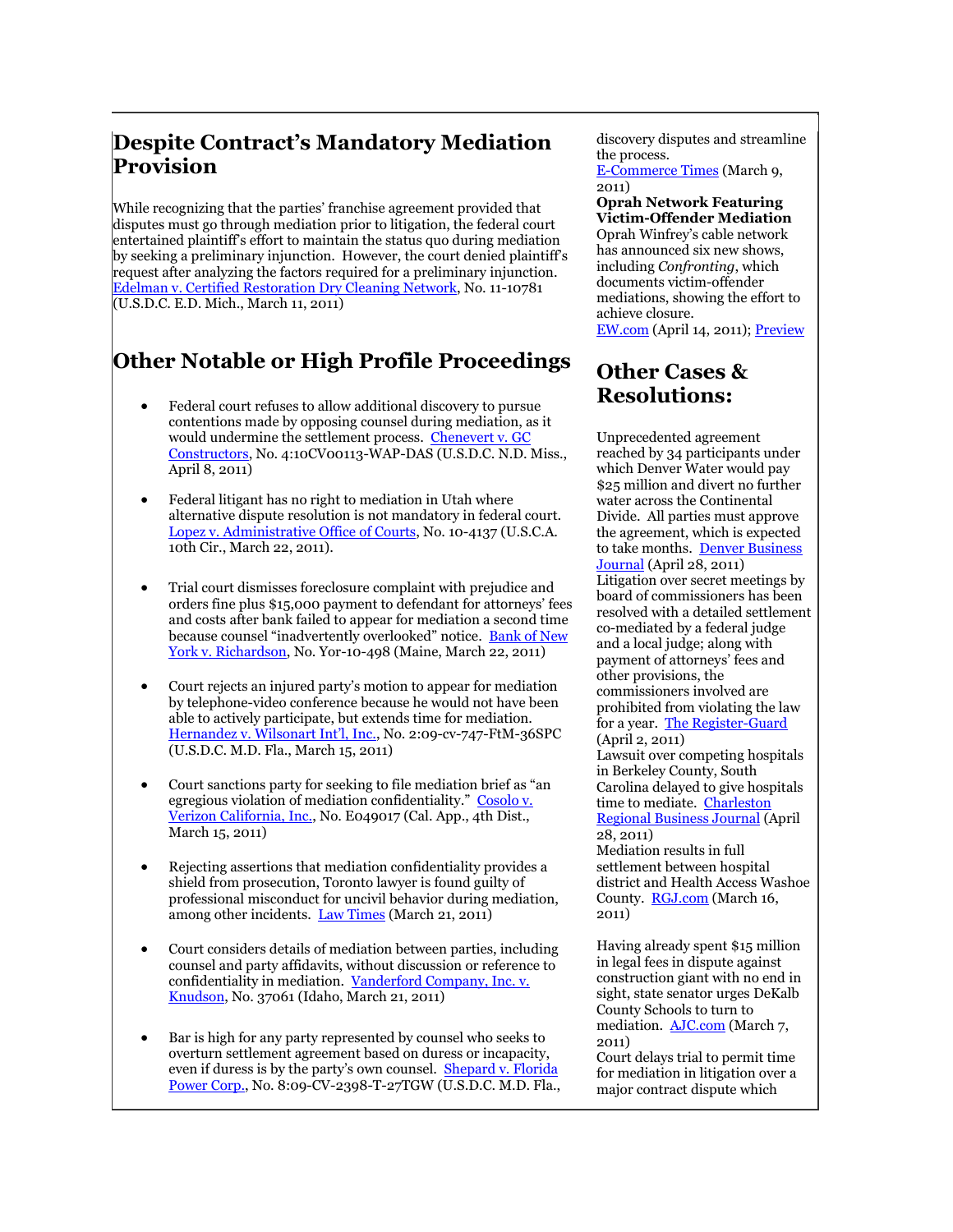April 18, 2011).

 Mediation of the NFL dispute with its players is scheduled to resume on May 16. [Businessweek](http://www.businessweek.com/news/2011-04-28/nfl-asks-appeals-court-to-delay-lockout-ban-pending-appeal.html) (April 28, 2011)

### **NEWS & INITIATIVES:**

### **International Mediation Developments**

- The Council of Ministers in **Spain** has approved and will send to Parliament legislation to introduce mediation in civil and mercantile matters. [La Moncloa](http://www.la-moncloa.es/IDIOMAS/9/Gobierno/News/2011/08042011_CouncilMinisters.htm) (April 8, 2011)
- Adopting workplace mediation in the **U.K.** significantly reduces costs, as well as improves employee relations. [People](http://www.peoplemanagement.co.uk/pm/articles/2011/03/business-case-for-mediation-is-robust-say-employers.htm)  [Management Magazine Online](http://www.peoplemanagement.co.uk/pm/articles/2011/03/business-case-for-mediation-is-robust-say-employers.htm) (March 11, 2011)
- Lawyers in **Italy** went on a week-long national strike to protest the implementation of mandatory mediation in the country, seeking to make mediation optional and to require technical (lawyer) assistance in mediation. [Law Forward](http://lawforward.legalzoom.com/competition/italian-lawyers-strike-over-new-mandatory-mediation-american-legal-pundits-pile-on-consumerism-debated/) (March 17, 2011)
- The northernmost state in **India**, Jammu and Kashmir, broke ground on its second mediation center, with the Chief Justice promoting mediation as an important means to avoid judicial backlogs. [IBN Live News](http://ibnlive.in.com/generalnewsfeed/news/jk-gets-second-mediation-centre/623687.html) (March 25, 2011)
- **India** has created seven Indirect Tax Ombudsmen to mediate and use other mechanisms to resolve grievances over customs, excise and service taxes with government departments. [The](http://www.thehindu.com/news/national/article1588834.ece)  [Hindu](http://www.thehindu.com/news/national/article1588834.ece) (April 1, 2011)
- The **Bangladesh** International Arbitration Centre has been established to resolve disputes through both arbitration and mediation, which may help attract foreign investment. [The](http://www.thefinancialexpress-bd.com/more.php?news_id=132118&date=2011-04-10)  [Financial Express](http://www.thefinancialexpress-bd.com/more.php?news_id=132118&date=2011-04-10) (April 10, 2011)
- The People's Mediation Law, enacted last year in **China**, is intended to enhance democracy at the grassroots level, according to a Chinese lawmaker; China has over 4.9 million mediators and handled over 7 million disputes in 2010, with a resolution rate of 97%. [CriEnglish.com](http://english.cri.cn/6909/2011/03/10/2741s625358.htm) (March 10, 2011)
- More than 20 years after it was first proposed, **Korea** enacts legislation to resolve medical malpractice disputes through alternative dispute resolution; law takes effect in April 2012. [The](http://www.koreatimes.co.kr/www/news/opinon/2011/04/137_84613.html)  [Korea Times](http://www.koreatimes.co.kr/www/news/opinon/2011/04/137_84613.html) (April 6, 2011); [Donga.com](http://english.donga.com/srv/service.php3?biid=2011031278718) (March 12, 2011)

### **Mandatory Mediation of Disputes Urged as Best Practice for Commercial Real Estate Financing**

The CRE Finance Council has released new "best practices" initiatives to enhance safeguards for the commercial real estate finance market, which include mandatory third-party mediation prior to bringing any legal

court expanded to include fraud allegations. [Chelsea Standard](http://www.heritage.com/articles/2011/04/25/chelsea_standard/news/doc4db5a9ea72c92971933806.txt?viewmode=fullstory) (April 25, 2011) Sir Edmund Hillary's family is mediating an internal squabble over his watches. [Stuff.co.nz](http://www.stuff.co.nz/national/4797949/Hillary-family-row-heads-to-mediation) (March 23, 2011) Mediation is scheduled the day before trial between Guns N' Roses' Axl Rose and his former manager over allegations of broken promises and mismanagement. [Beverly Hills](http://www.bhcourier.com/article/Local/Local/Settlement_Efforts_Between_Axl_Rose_And_Former_Manager_Hit_Sour_Note/75607)  [Courier](http://www.bhcourier.com/article/Local/Local/Settlement_Efforts_Between_Axl_Rose_And_Former_Manager_Hit_Sour_Note/75607) (April 11, 2011) Roseanne Barr seeks mediation of legal dispute with neighbors in Hawaii over construction and privacy issues, with claims of dead goats, restraining orders and much upset. [KHON2.com](http://www.khon2.com/news/local/story/Roseanne-Barrs-legal-battle-with-Big-Island/VWeD3tUpDEirsvUJ3xJkKQ.cspx) (March 10, 2011) Transgender golfer Lana Lawless to mediate with Long Drivers Association over regulation excluding transgender women. [Pro Golf Talk](http://progolftalk.nbcsports.com/2011/03/15/transgender-golfer-lana-lawless-enters-mediation-with-long-drivers-association/) (March 15, 2011) Mediation results in \$6 million settlement for woman hit by school bus in crosswalk. [PR Web](http://www.prweb.com/releases/njbusaccident/lawyers/prweb5215604.htm) (April 3, 2011) Mediation in southwest China provides compensation of \$3,800 for discrimination against a carrier of hepatitis. [English.Eastday.com](http://english.eastday.com/e/110319/u1a5794716.html) (March 19, 2011) Public meeting of residents held prior to "public mediation" between board of supervisors and gas driller over town ordinance that prohibits temporary housing at work sites. [Post-Gazette.com](http://www.post-gazette.com/pg/11103/1138950-58.stm) (April 13, 2011) Iowa legislative resolution encourages use of professional mediation in dispute between homeowners and drainage district board of trustees over disposal of material dredged from drainage canal. [Muscatine Journal](http://www.muscatinejournal.com/news/local/article_70d5083a-5112-11e0-86c3-001cc4c03286.html) (March 17, 2011) Cyclists and shooting club mediate and resolve claims to city land in Mission, Texas for recreational uses. [The Monitor](http://www.themonitor.com/articles/shooters-48187-cyclists-dispute.html) (March 18, 2011) A national non-profit, the Patient Advocate Foundation, relies on

mediation to ensure that patients with life threatening or debilitating diseases have adequate access to care or receive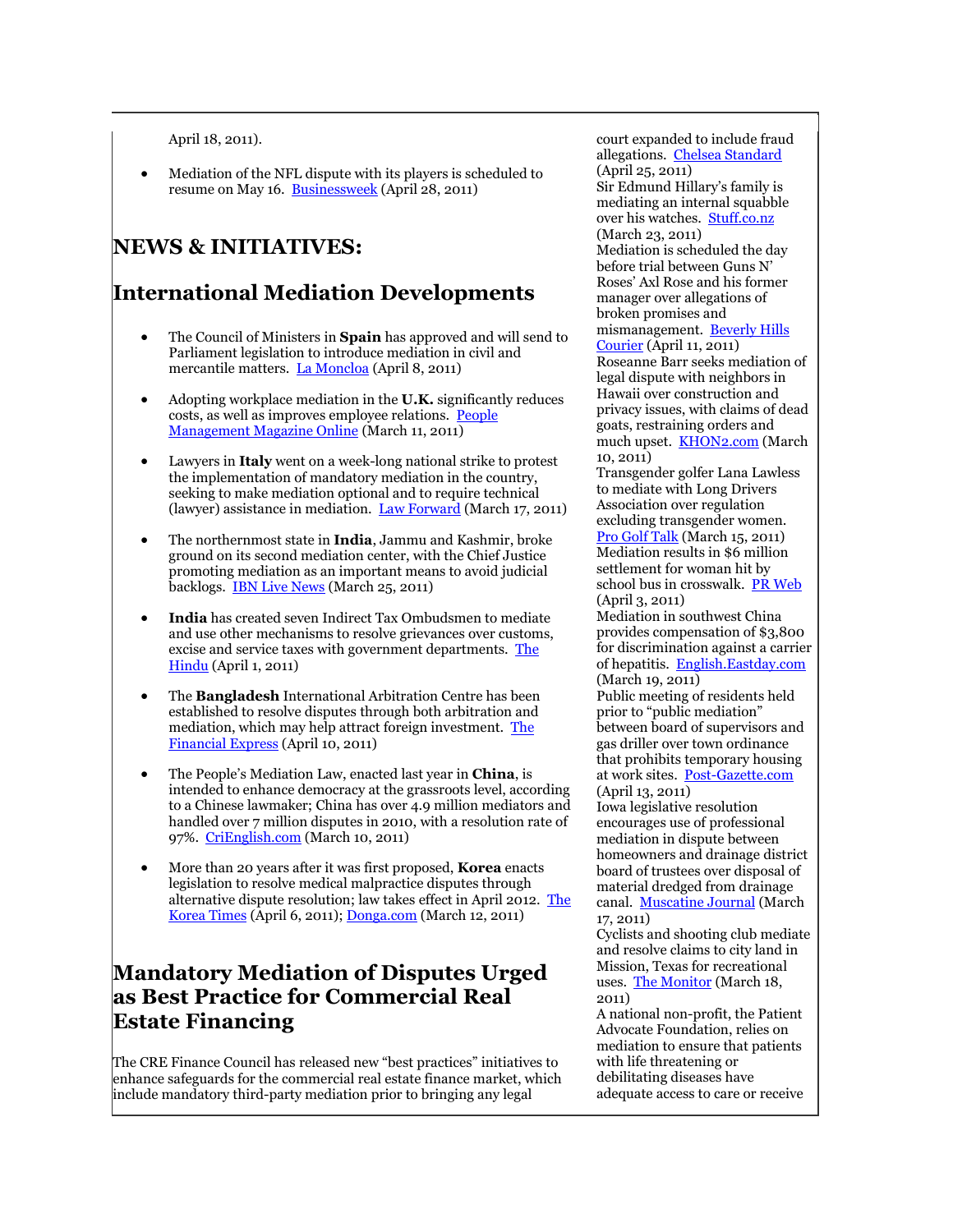#### action.

[National Mortgage Professional Magazine](http://nationalmortgageprofessional.com/news24246/cre-finance-council-unveils-market-standards-cmbs-20) (March 24, 2011)

### **WIPO Developments Include Creative Barcodes**

The World Intellectual Property Organization's (WIPO) Arbitration and Mediation Center will provide mediation services for Creative Barcode members; Creative Barcode is a new mechanism for facilitating safe disclosure of creative concepts and ideas in business deals and proposals by using barcoded files. In more traditional endeavors, some 2,700 cybersquatting cases were filed with the WIPO Center in 2010, setting a new record. The cases were handled by over 300 panelists in 49 countries in 13 languages. The WIPO Center also continues to handle significant numbers of intellectual property disputes.

[Dexigner](http://www.dexigner.com/news/22607) (March 22, 2011)[; Ag-Ip-News.com](http://www.ag-ip-news.com/GetArticle.asp?Art_ID=8897&lang=en) (March 31, 2011)

### **North Dakota Expands Agricultural Mediation Program to Energy Disputes**

North Dakota enacted legislation in late April to broaden the mission of the state's Agricultural Mediation Service beyond helping farmers, ranchers and their creditors to addressing disputes between landowners, producers and energy companies. While the mediation program is voluntary, the leading oil and gas industry organization in the state, the North Dakota Petroleum Council, is encouraging its members to use the state mediation services to resolve disputes. The legislation also dropped "Agricultural" from the name of the North Dakota Mediation Service. [H.B. 1462;](http://www.legis.nd.gov/assembly/62-2011/documents/11-0560-04000.pdf) [Status;](http://www.statescape.com/Billsearch/GetRawDetails.asp?rec=1478072) [The Republic](http://www.therepublic.com/view/story/f6b55c37177944c6a8695cdcaf21258a/ND-XGR--Oil-Land-Damage/) (April 8, 2011)

### **Other Notable News & Proceedings**

- Florida's court system is facing a large deficit due to a shortfall in expected filing fees from mortgage foreclosure cases, so it has transferred \$12 million from the Mediation Arbitration Trust Fund. [Crestview News Bulletin](http://www.crestviewbulletin.com/news/services-13691-staff-affect.html) (March 26, 2011)
- Huge increases in credit card collection cases have resulted from the recession, with most cases going to mediation prior to litigation. [Credit Cards.com](http://www.creditcards.com/credit-card-news/florida-nevada-california-more-credit-card-debt-lawsuits-court-1282.php) (April 18, 2011)

### **Update on Home Foreclosure Mediation**

 The **U.S.** Senate Judiciary Committee passed S. 222, which would give bankruptcy courts nationwide the authority to set up foreclosure mediation programs. Mediation programs have already been set up in several bankruptcy courts in New York, Florida, Iowa, and Connecticut. Banks contested the program in Rhode Island, however, leading to the legislation. On the House side, H.R. 1131 has been introduced to provide grants to states to provide mediation for homeowners facing foreclosure. [Housing](http://www.housingwire.com/2011/03/31/senate-committee-clears-bankruptcy-courts-to-set-up-foreclosure-mediation) 

other needed assistance. The Foundation served 83,000 patients in 2010, an increase of 50% over the previous year. PR [Newswire](http://www.prnewswire.com/news-releases/2010-patient-data-analysis-report-finds-major-increase-in-requests-for-assistance-among-medicare-beneficiaries-119773884.html) (April 13, 2011) Mediation between bankrupt Ambac Financial Group and the U.S. will focus on \$700 million in seized tax refunds meant for Ambac. [Reuters](http://www.reuters.com/article/2011/03/21/ambac-idUSL3E7EL23R20110321) (March 21, 2011) Mediation continues between Ameriprise Financial and its brokerage unit, Securities America, after a federal judge rejected a \$21 million class action settlement. [Reuters](http://www.reuters.com/article/2011/03/26/ameriprise-idUSN258941420110326) (March 25, 2011)

Bankruptcy judge orders Fulton Homes and primary creditors into mediation over repayment terms for \$160 million. [AZ Central.com](http://www.azcentral.com/business/realestate/articles/2011/04/27/20110427fulton-homes-mediation-ordered.html) (April 28, 2011) Mediation to be tried again in Tribune Co.'s huge bankruptcy case, despite lack of success in previous attempts. [Chicago](http://articles.chicagotribune.com/2011-04-05/business/ct-biz-0406-tribune-20110405_1_aurelius-capital-management-junior-creditors-bankruptcy-judge-kevin-gross)  [Tribune.com](http://articles.chicagotribune.com/2011-04-05/business/ct-biz-0406-tribune-20110405_1_aurelius-capital-management-junior-creditors-bankruptcy-judge-kevin-gross) (April 5, 2011) Millions of dollars of casino money remains in escrow pending mediation seeking to settle six years of litigation. [Chicago](http://www.chicagotribune.com/news/local/sns-ap-in--casino-money,0,3388570.story)  [Tribune](http://www.chicagotribune.com/news/local/sns-ap-in--casino-money,0,3388570.story) (March 18, 2011) PricewaterhouseCoopers has sought mediation over who should get NZ\$8 million in its trust account as receiver for a Nelson finance company that failed in 2007. [Stuff.co.nz](http://www.stuff.co.nz/sunday-star-times/business/4758601/Accounting-giant-keen-to-avoid-court-hearing) (March 13, 2011) Two days of mediation held in New Zealand to narrow issues needing to be decided by the Environment Court relating to the prohibition of dams on the Nevis River. [Otago Daily Times](http://www.odt.co.nz/regions/central-otago/154555/mediation-over-river-issues) (April 4, 2011)

The City of Ottawa is willing to enter mediation over extending the Urban Boundary. [580 CFRA](http://www.cfra.com/?cat=1&nid=78519)  [News Talk Radio](http://www.cfra.com/?cat=1&nid=78519) (March 18, 2011) Last ditch mediation efforts make progress in attempt to rescue Edinburgh's tram project. [Scotsman.com](http://www.scotsman.com/news/Tram-scheme39s-mediators-prepared-for.6734919.jp) (March 16, 2011)